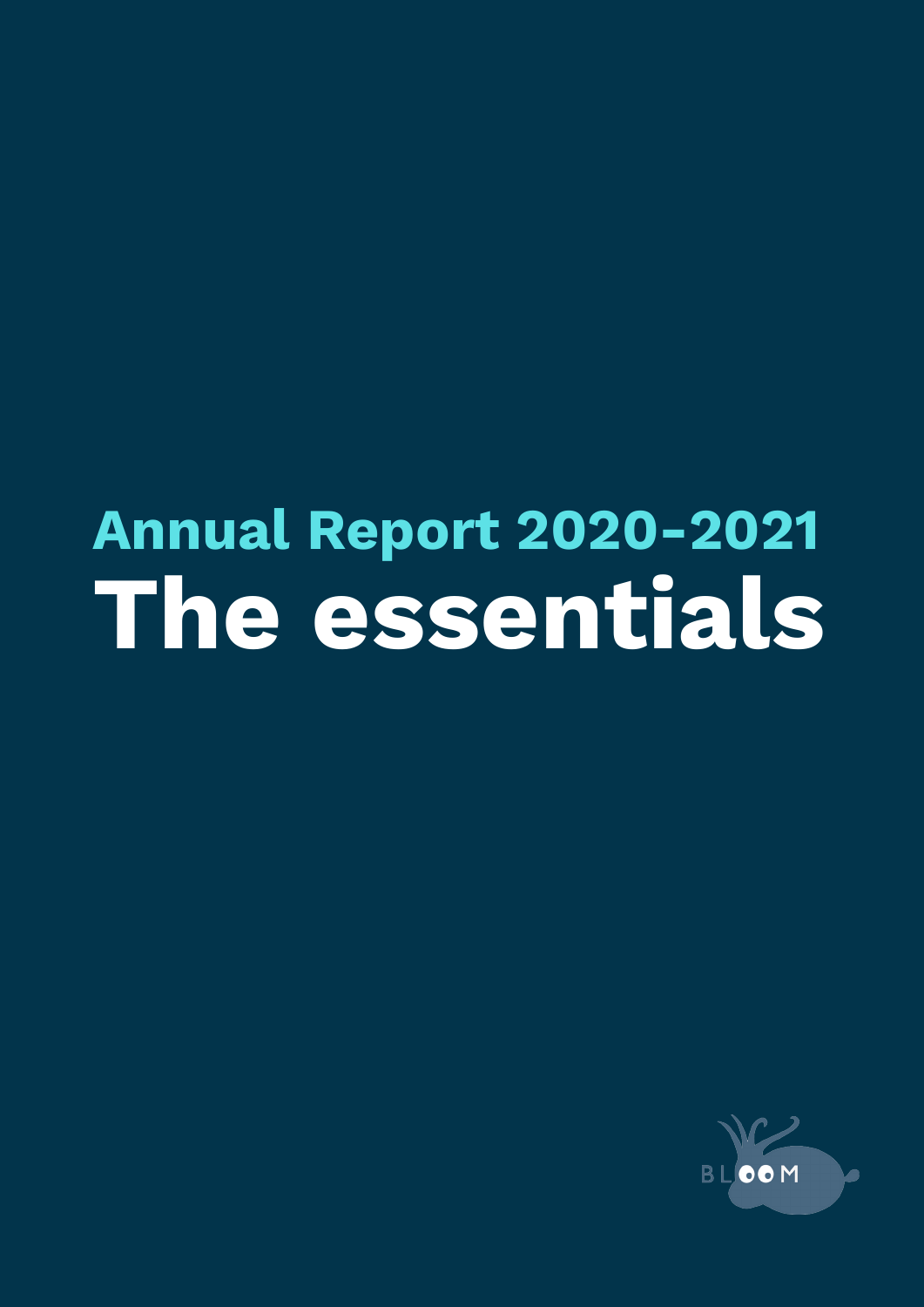# **Foreword from the Board Chair**

Dear members, Dear supporters, Dear defenders of the oceans and small-scale fishers,

This annual report represents the outcome of our actions in 2020 and 2021, two years marked by the COVID-19 crisis. At the beginning of the sanitary crisis, we saw how a drastic slowdown in human activities allowed nature to catch its breath. But this relief was short-lived. Our oceans and our artisanal fishermen need BLOOM more than ever!

We warmly thank all our supporters, individual donors, foundations and companies. Thanks to them, we have been able to pursue work on all of our research programs, without slackening our attention and efforts. The progress made during these two years is impressive in regard to electric fishing, fishing agreements, fishing subsidies, seafood eco-labels, as well as awareness and education.

I would also like to thank the entire BLOOM team, which has maintained an admirable commitment despite the difficulties of the health crisis.

I am proud to have been a modest supporter and companion of BLOOM for the past 15 years. From the beginning, I was impressed by the strategic vision and the search for efficiency instilled by its founder, Claire Nouvian. Since then, BLOOM has grown and progressed significantly. It has become more solid, notably by assembling a multi-talented team. But it has preserved its original DNA. It sets its goals, priorities and tactical plans with great discernment. It bases all its decisions on facts and science. It courageously denounces blindness, inaction, irresponsibility, hypocritical manoeuvres and posturing, and fraud. It maximises the impact of every euro contributed by its supporters. Well done BLOOM!

Enjoy your reading.

Flavien Kulawik Board Chair

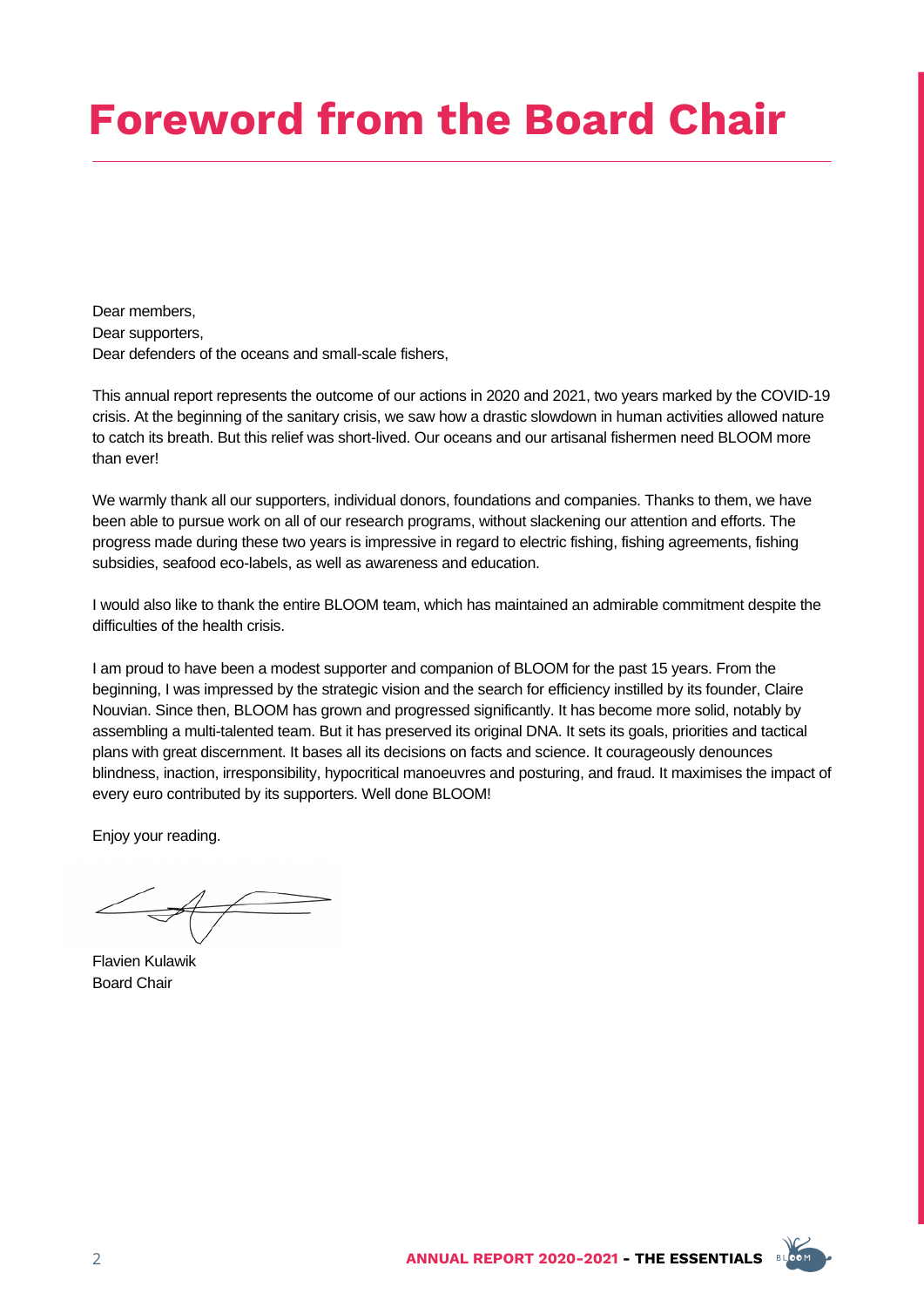# **Electric Fishing**

### **ABSTRACT**

When BLOOM started its campaign to ban electric fishing in Europe, by filing a claim with the European Commission against the Netherlands, in October 2017, victory looked impossible due to a hostile political ecosystem and fierce industrial opposition. But after two years of intense campaigning, with the support of French, Belgian, English, Dutch and German artisanal fishermen, European NGOs and the public opinion, we managed to completely turn the political ecosystem in favor of prohibiting electrocution as a means to catch fish. **As a result, we succeeded in obtaining the full ban on electric fishing in European waters.**

On 16 January 2018, with an overwhelming majority (571 votes against 60), the European Parliament adopted a full ban on electric fishing. A Trilogue agreement on the Technical Measures [Regulation,](https://www.bloomassociation.org/en/victory-electric-fishing/) which includes electric fishing, was finally concluded on 13 February 2019. The regulation entered into force on August 2019 and the total prohibition of this destructive method became effective as of the 1st of July 2021.

A two year-period was therefore granted to EU fleets, especially Dutch ones, to transition out of electric fishing. BLOOM remained fully mobilized to monitor the attempts by industrial fishing lobbies to overturn the new regulation, including at the European Court of Justice. We pursued our in-depth monitoring of industrial fleets, closely followed the actions of institutions, revealed more frauds, took legal actions and kept the institutions accountable for their inaction.

### **HIGHLIGHTS**

#### **1 January 2020**

20 electric fishing licenses expired bringing to 22 the number of vessels able to continue using this destructive method. However, this number still exceeded the limit of 5% of the beam trawler fleet allowed to use electric fishing (15 licenses maximum) that was established when electric fishing was reintroduced in Europe.

#### **20 March 2020**

BLOOM called on the European Commissioner for Environment, Oceans and Fisheries, Mr. Virginijus Sinkevičius, to take action with regards to the Netherlands' failure to comply with EU rules on electric fishing.

#### **26 May 2020**

Dutch MEPs Annie Schreijer and Peter Van Dalen announced that they will pressure Commissioner Virginijus Sinkevičius to reopen the debate on electric fishing and ultimately call for the repeal of the ban on electric fishing.

#### **5 June 2020**

In the face of the Netherlands' repeated violations of EU regulations on electric fishing and the European Commission's failure to respond satisfactorily to our three complaints in 2017, 2018 and 2019, BLOOM appealed to the European Ombudsman.

#### **30 July 2020**

Following our referral to the European Ombudsman and the opening of its investigation into the European Commission's failure to fulfill its obligations, the Commission acknowledged that the Netherlands had issued an illegal number of licenses to equip its vessels with electric trawls.

#### **15 September 2020**

BLOOM published the report **"Beyond Illegal Fishing"**[. Through our analysis of unpublished](http://www.bloomassociation.org/en/wp-content/uploads/2020/09/beyond-illegal.pdf) whistleblower data, our report revealed the extent of the fraud that was at work even before the ban on electric fishing took place: the number of Dutch vessels equipped with electric trawls was greater than the number of exemptions officially granted by the Netherlands and some of these vessels were fishing in prohibited areas.

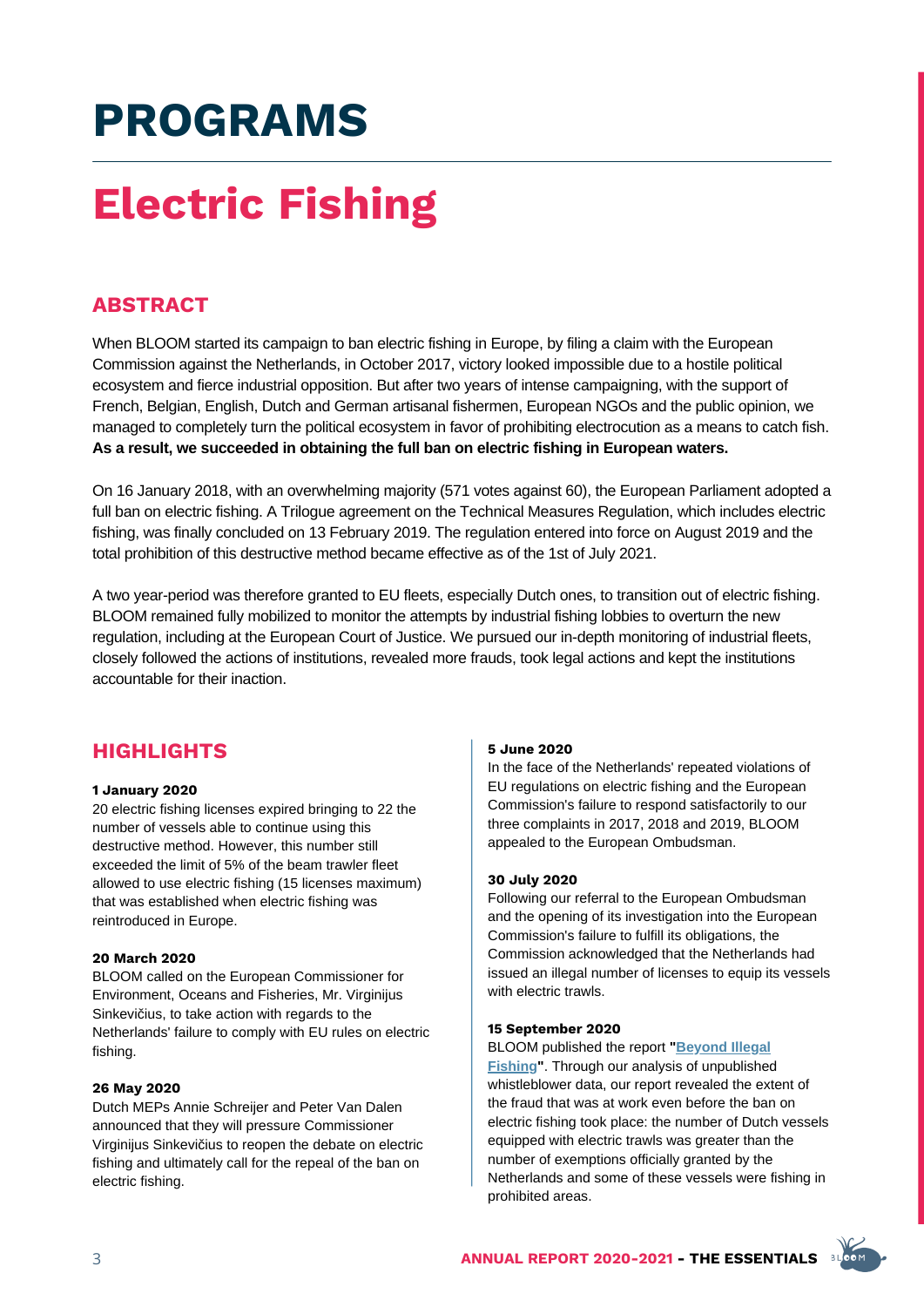#### **17 September 2020**

In the face of the European Commission's inaction despite the proven fraud and evidence produced by BLOOM against the Netherlands, we launched a citizens' platform demanding the European Commission to impose sanctions.

#### **12 October 2020**

BLOOM launched the "#JePortePlainte" campaign, which allowed citizens to lodge individual complaints with the European Commission to demand enforcement and sanctions against the Dutch government. More than 27,000 individual citizens' complaints were sent to the European Commission.

#### **March 2021**

BLOOM launched in collaboration with the fishermen's association LIFE (Low Impact Fishers of Europe) a complaint to the European Commission's competition department. Thus, nearly 40 French, Belgian, English and Dutch fishermen asked for the reimbursement of public subsidies that financed the illegal development of electric fishing.

#### **15 April 2021**

The Court of Justice of the European Union rejected the Dutch request to revoke the ban on electric fishing. The Court asserted that the "Precautionary Principle", a pillar of the Common Fisheries Policy, prevailed over the "Innovation principle", which does not apply to fishing.

#### **30 June 2021**

An exclusive investigation by the Dutch newspaper "NOS" revealed, on the basis of internal Dutch government documents, the inner workings of the fraudulent allocation of illegal Dutch licenses for electric fishing and confirmed years of organized fraud.

#### **1 July 2021**

The full ban on electric fishing came into effect. BLOOM continued to raise public awareness through screenings of the documentary "**[Watt the fish](https://vimeo.com/356403259)**" which chronicles BLOOM's successful campaign against electric fishing.

#### **July 2021**

Following the NOS investigation, the European Commission decided to reopen the 2017 and 2019 complaints that BLOOM had filed against the electric fishing illegal licenses.

#### **August 2021**

In absence of a response to LIFE's complaint to the European Commission's Competition Department, BLOOM followed up with a lawyer's letter to the Commission.

#### **November 2021**

The European Commission responded to LIFE's complaint by claiming that the electric fishing vessels had NOT received EU subsidies, despite the indisputable evidence provided by BLOOM.

In conclusion, because of the repeated infringements of Dutch fleets and Dutch public authorities, BLOOM remains mobilized. We are continuing our investigations and monitoring. Furthermore, the ban on electric fishing did not stop the development and expansion of other highly efficient fishing devices. This is the case of "flyshooting". In December 2021, BLOOM requested a general moratorium on this fishing method from the European Commission.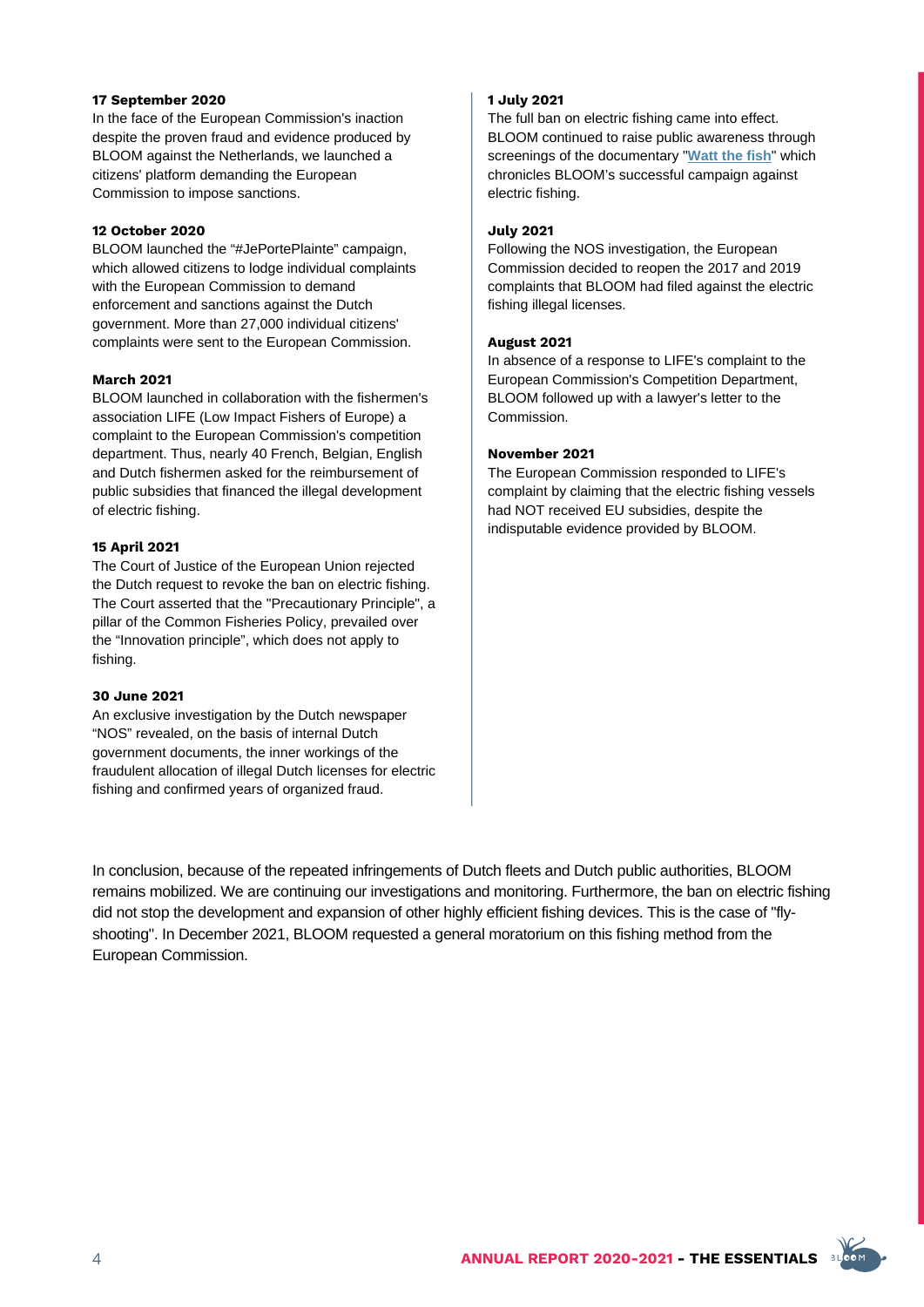# **Fisheries Subsidies**

### **ABSTRACT**

The European Union has made a commitment to end the harmful fisheries subsidies that contribute to overcapacity and overfishing by adopting the Sustainable Development Goal 14.6 as part of the SDGs set by the United Nations in September 2015. The scientific consensus is clear: there will be no sustainable fisheries as long as financial incentives are given to fleets to overfish. Yet political will is lacking and secrecy about the allocation of subsidies to the fishing sector still reigns supreme.

BLOOM's research program aims to establish the precise amounts involved, to identify the different categories of beneficiaries, and to assess the adequacy of this funding with the social and ecological objectives set at European level through the adoption of various legal frameworks such as the Habitat Directive, the Common Fisheries Policy or the Financial instruments for the fishing sector.

BLOOM has decided to put an end to the lack of transparency of the fishing sector by developing an ambitious research program seeking to:

- (1) Collect data on European fisheries subsidies
- (2) Analyse the data in order to understand how subsidies are allocated

(3) Make the data available to researchers, decision-makers, institutions and citizens wishing to take a critical look at the way public funds are used.

The first results of this long-term work have been made public over the years with our reconstructive calculation of subsidies given to electric trawlers for example. In 2021, our research focused on COVID grants to the fishing sector. In parallel to our research work and scientific publications, we pursue our efforts towards increased transparency to obtain access to public data, including via legal actions as we did against the French government which was failing to publish crucial fisheries subsidy data.

### **HIGHLIGHTS**

#### **Mobilization against inequitable COVID subsidies**

In order to help the fishing sector cope with the difficulties caused by the COVID crisis, the European Union has released emergency funds from the EMFF (European Maritime and Fisheries Fund) to finance temporary suspensions of vessels' activities. After an analysis of the aid allocation documents, BLOOM decided to blow the whistle about the inequity of this public aid mechanism in France.

On 25 May 2020, BLOOM launched a public intervention platform called **"Dare save small-scale coastal fishing"**, allowing citizens to call on the French government to ensure that public funds to fishermen are allocated according to social and environmental criteria and seek to protect the common good as well as employment.

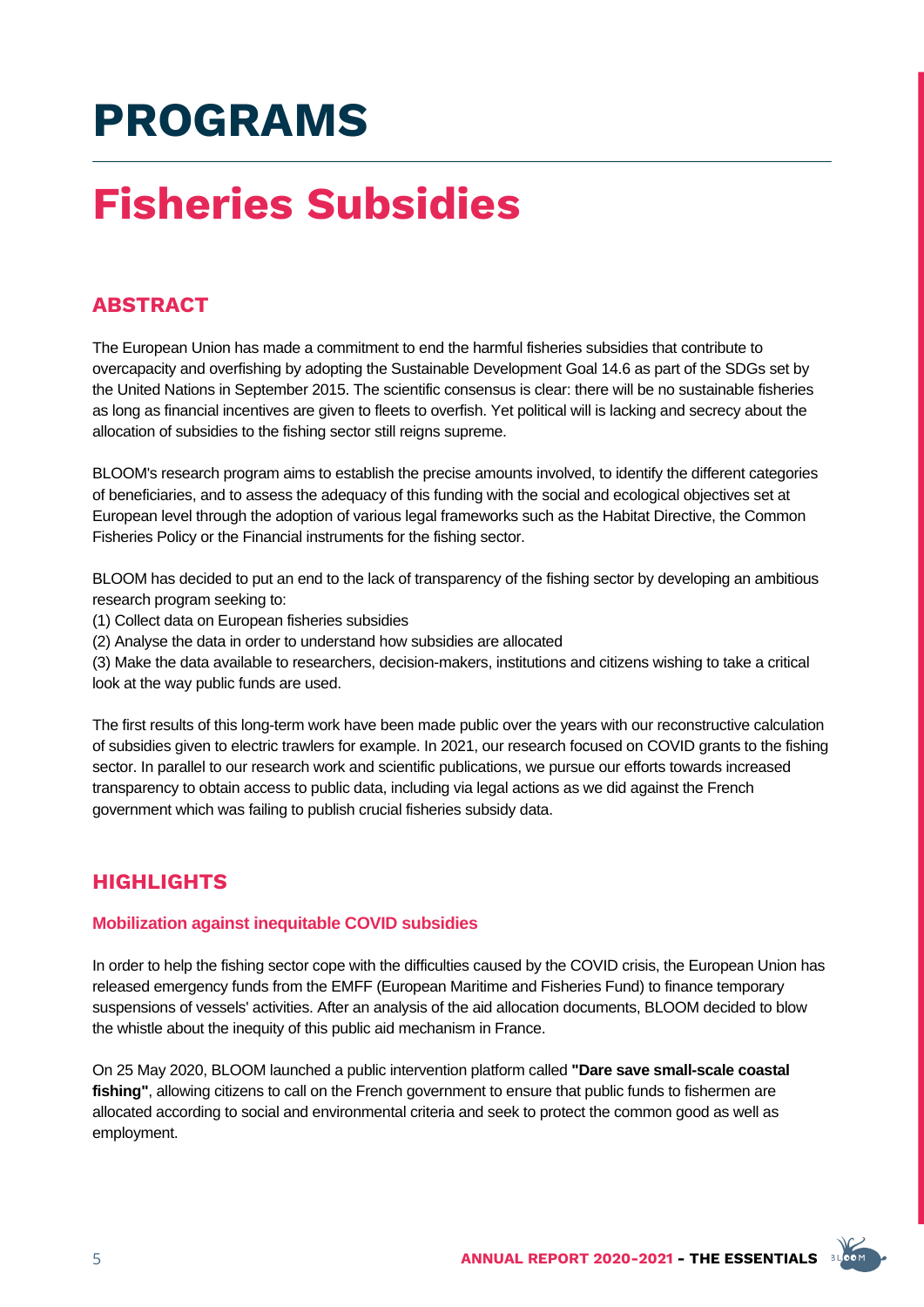#### **Scientific publications**

#### **The Global Fisheries Subsidies Divide Between Small- and [Large-Scale](https://www.frontiersin.org/articles/10.3389/fmars.2020.539214/full) Fisheries**

Schuhbauer A, Skerritt DJ, Ebrahim N, Le Manach F and Sumaila UR (2020) Frontiers in Marine Science

A reconstruction of global fisheries subsidies showing that of the USD 35.4 billion subsidies provided in 2018, 19% went to the small-scale fishing sector while more than 80% went to the large-scale (industrial) fishing sector. This analysis also shows that the majority of the subsidies to the large-scale sector are in the form of *capacity-enhancing subsidies (USD 18.3 billion) with fuel subsidies being the highest overall subsidy type (USD* 7.2 billion). Fuel subsidies are especially harmful as they perpetuate fuel inefficient technology. Since the last *estimate of the global fisheries subsidies divide, the percentage of capacity-enhancing subsidies within the SSF has increased from 41% in 2009 to 59% in 2018.*

**A 20-year [retrospective](https://academic.oup.com/icesjms/article/77/7-8/2741/5902157) on the provision of fisheries subsidies in the European Union** Skerritt D, Arthur R, Ebrahim N, Le Brenne V, Le Manach F, Schuhbauer A, Villasante S, U Rashid Sumaila (2020).,

ICES Journal of Marine Science, Volume 77, Issue 7-8, Pages 2741–2752

*A retrospective review of the last 20 years of fisheries subsidies in Europe showing that, although some* progress has been made, as a result of the removal of certain capacity-enhancing subsidies, it is still too slow *and insufficient given the proportion of overexploited stocks and the significant amount of capacity-enhancing subsidies remaining. Furthermore, the true extent of any reduction in capacity-enhancing subsidies may be shrouded by the Pollyannaish classifications of subsidization, but most disconcerting are the positions adopted* by both the European Parliament and Council of the EU, which aim to reintroduce some of the most harmful *subsidies, thereby putting the progress needed to achieve sustainable fisheries at risk.*

**Sustainable objectives and [commitments](https://www.sciencedirect.com/science/article/pii/S0308597X21002815) deceived by fisheries subsidies for 'temporary cessations in times of COVID**

Le Brenne V, Bisiaux L, Le Manach F (2021), Marine Policy, Volume 132, 104670, ISSN 0308-597X

A detailed analysis of the allocation of COVID aid in France based on the list of EMFF beneficiaries published in *December 2020. BLOOM's analysis shows that 82.5% (i.e. 12.2 million EUR) of COVID subsidies were allocated to vessels using destructive fishing methods (otter trawls, dredges, seines) although these vessels represent only 22.1% of the French fleet.*

#### **Legal actions to obtain French data**

For almost seven years, BLOOM has been engaged in a legal battle with the French administration (the Directorate of Maritime Fisheries and Aquaculture) to obtain data on the use of the EFF (European Fisheries Fund, 2007-2016) in France. Several appeals have been launched and pursued in 2020 and 2021 in order to recover the public data but so far, still unsuccessful despite rulings in our favor (Access Commission to Administrative Documents, Administrative Tribunal, Council of State). This gives a sense of the resistance which is lodged right at the heart of public authorities, revealing how biased the French government is towards its fishing lobbies.

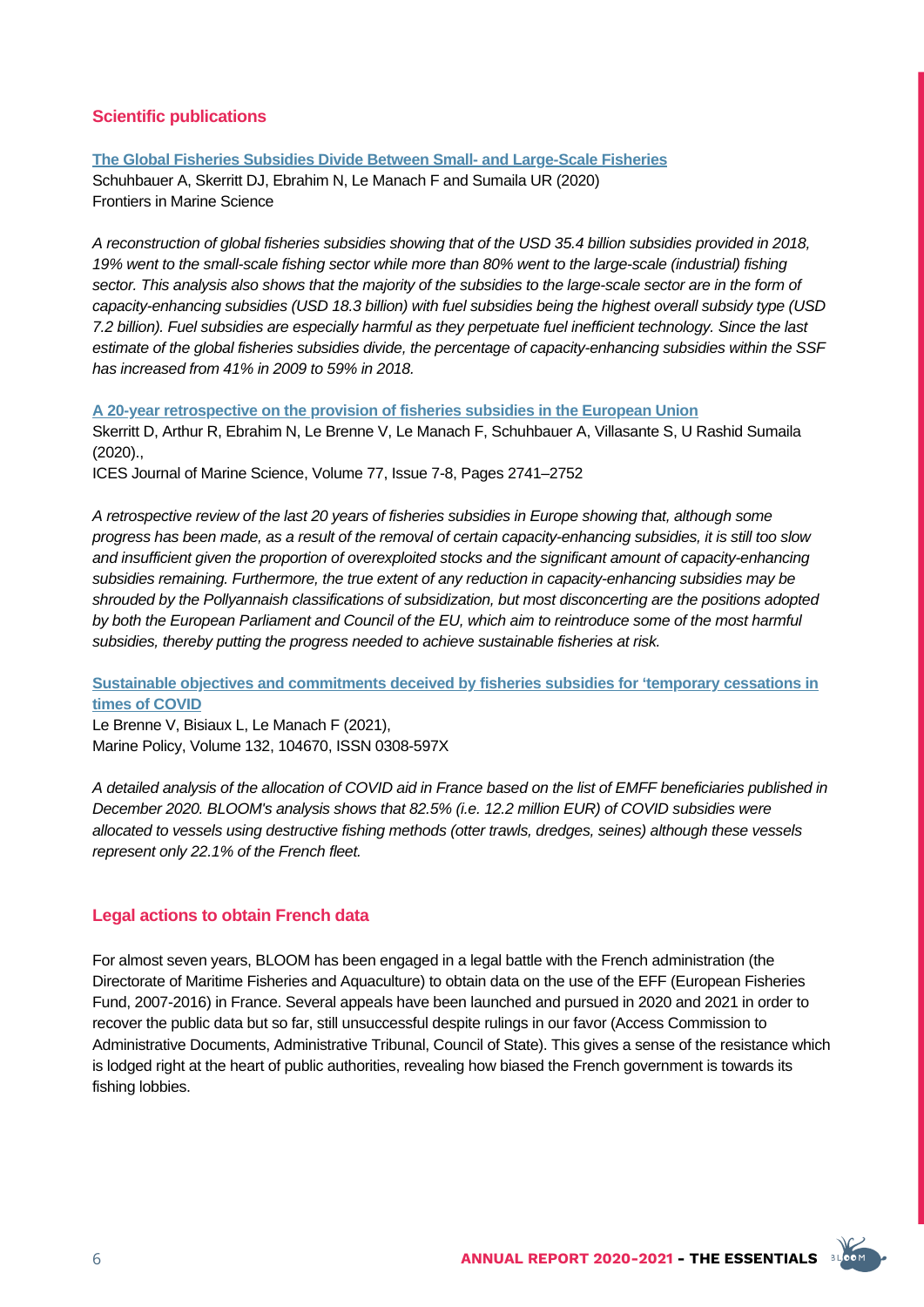# **Fishing agreements**

### **ABSTRACT**

Our research program aims to unpack the subject of 'fishing agreements', i.e. the economic partnerships established between certain coastal countries and large fishing nations/units such as the EU, China, Russia and Japan. Since their inception in the late 1970s, these fishing agreements have been regularly criticized. They have allowed the fleets of developed countries to fish in the abundant and poorly monitored waters of Africa, while the African countries receive little financial reward in exchange.

While scientific models agree that i) tropical waters will be dramatically depleted by global warming and ii) a major biodiversity crisis is underway, these agreements remain poorly understood and continue to contribute to overfishing and biodiversity loss in African waters, with poorly understood effects on food security and socio-economic stability in these coastal regions, contradicting the roadmap of the Sustainable Development Goals, established in September 2015 by the UN General Assembly.

Our program on fishing agreements seeks to create transparency, to improve marine conservation in Africa, to stop the excessive fishing pressure from the North on the South, and to protect fishing communities by limiting competition with foreign industrial fisheries.

### **HIGHLIGHTS**

#### **Analysis of the notion of 'Surplus' for the French Development Agency (FDA)**

This report represents a detailed overview of fishing agreements (European and non-European) in Africa, a discussion of their legal basis and the notion of 'common goods', as well as pathways towards agreements compatible with the challenges of the 21st century. By employing various fields of literature, we question the theoretical foundations and tools that have served as a basis for the development of fishing agreements.

**Questioning Fishing Access [Agreements](https://www.afd.fr/en/ressources/questioning-fishing-access-agreements-towards-social-and-ecological-health-global-south) Towards Social and Ecological Health in the Global South** Le Manach F, Andriamahefazafy M, Legroux N, Quentin L (2021) AFD, Research Papers, Number 203, ISSN 2492 - 2846

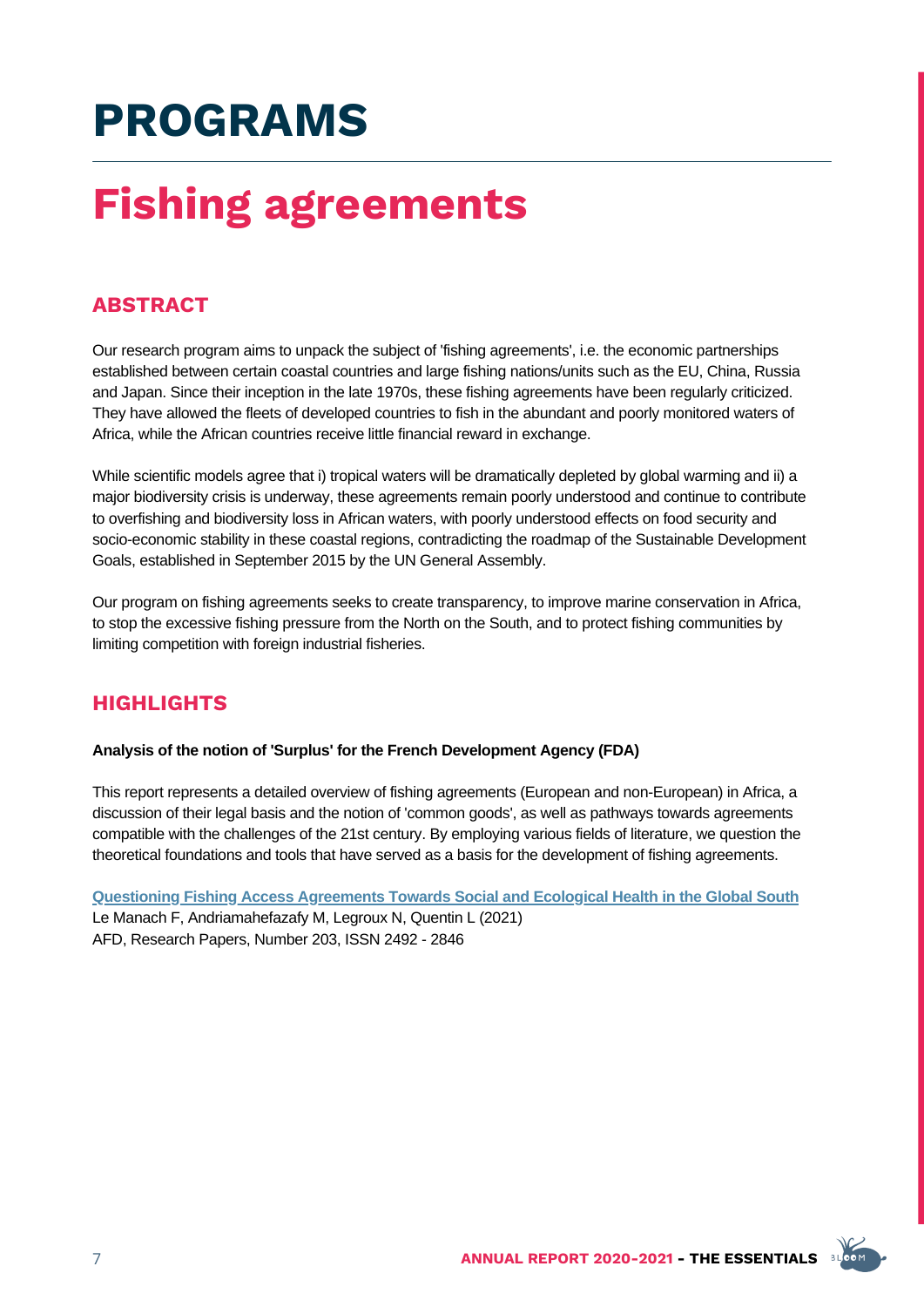# **Labels**

### **ABSTRACT**

In 1997, the MSC (Marine Stewardship Council) label was created to 'guide', as its name suggests, the general public towards sustainability, and in turn the entire fishing industry. Citizens could finally buy fish "guilt-free". 20 years later, disillusionment is bitter for the scientists and NGOs who supported the launch and the approach of this ecolabel — initially created by the WWF and food giant Unilever, and which has since then become the world leader in seafood ecolabels.

Critics, shy at first, became more numerous and severe, questioning both the lack of ambition of the label and the application of its standards, as well as the impartiality of the certification process.

### **SCIENTIFIC PUBLICATION**

BLOOM and its co-authors from the universities of New York (United States) and Dalhousie (Canada) conducted an exhaustive analysis of all MSC-certified fisheries since the origin of the label and revealed the extent of the MSC fraud, which, in stark contrast with its affirmations, certifies mostly industrial, destructive fisheries.

- BLOOM and co-authors have calculated that industrial, high-impact fisheries have accounted 83% of MSC-1. certified catches between 2009 and 2017, but only 32% of the MSC's photographic illustrations over the same period.
- 2. In contrast, small-scale, low-impact fisheries have accounted only 7% of the certified volumes between 2009 and 2017, but 47% of the illustrations. The MSC label thus created its alternative reality, "guilt-free", to fit to that desired by citizens who are increasingly concerned about their purchases' environmental impact.

**Small is beautiful, but large is certified: A comparison between fisheries the Marine Stewardship Council (MSC) features in its promotional materials and [MSC-certified](https://journals.plos.org/plosone/article?id=10.1371/journal.pone.0231073) fisheries** Le Manach F, Jacquet JL, Bailey M, Jouanneau C, Nouvian C PLOS ONE

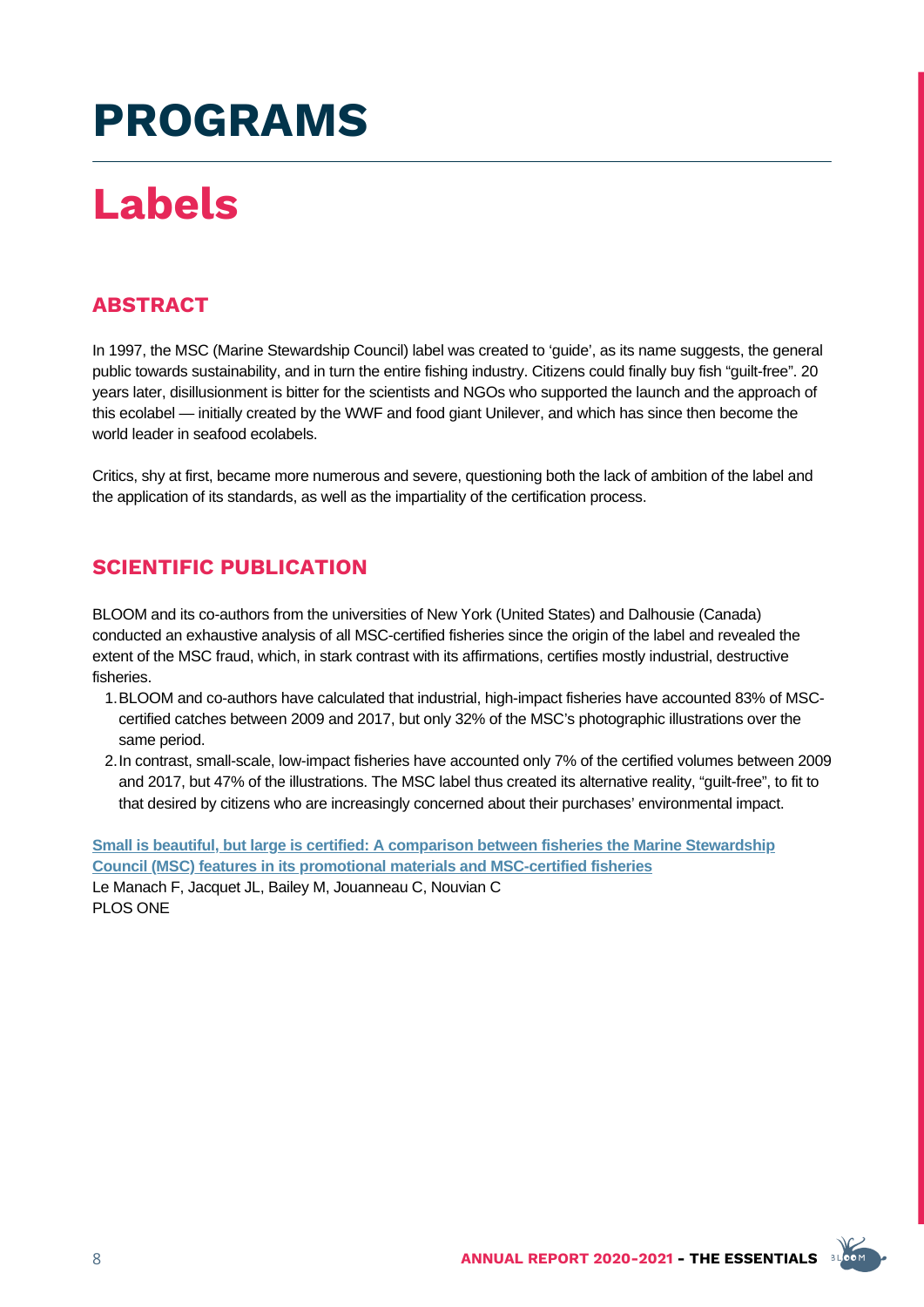# **AWARENESS-RAISING & EDUCATION**

## **LECTURES**

In 2020 and 2021 BLOOM researchers continued to give Iectures in major French programs :

- **[AgroParisTech](http://www2.agroparistech.fr/Welcome-to-AgroParisTech.html)** (Paris and Montpellier)
- **[Sciences](https://www.sciencespo.fr/en) Po** (Paris and Grenoble)
- **EDHEC [Business](https://www.edhec.edu/en) School** (Lille)

### **DOCUMENTARIES AND BOOKS**

'**[Watt](https://vimeo.com/356403259) the fish'** - Documentary on BLOOM's campaign to ban electric fishing BLOOM participated in screenings followed with round tables to present the movie and discuss with audiences.

**['Animal'](https://www.animal-lefilm.com/)** - Documentary on the 6th mass extinction and how to advocate for change Interview of Claire Nouvian during one of BLOOM's campaign in the European Union institutions.

#### **Animal, cahier [militant.](https://www.actes-sud.fr/catalogue/societe/animal-cahier-militant)** Actes sud, 2021, 208 pages

Lengthy interview of Claire Nouvian and Mathieu Colléter to explain industrial fishing and advocacy in European and national institutions.

### **FESTIVALS & CONFERENCES**

Ashoka Talks 'Beyond Heroes', Students National Conference for Sustainability, 5° Revue Annuelle des Nouveaux Usages de l'ANRT, Alternatiba Festival (Pantin), Ocean Action , Elle Green Festival at the GoodPlanet Foundation, Ocean Day Festival (Paris), Pluies de Juillet Festival, Fish4ever,...

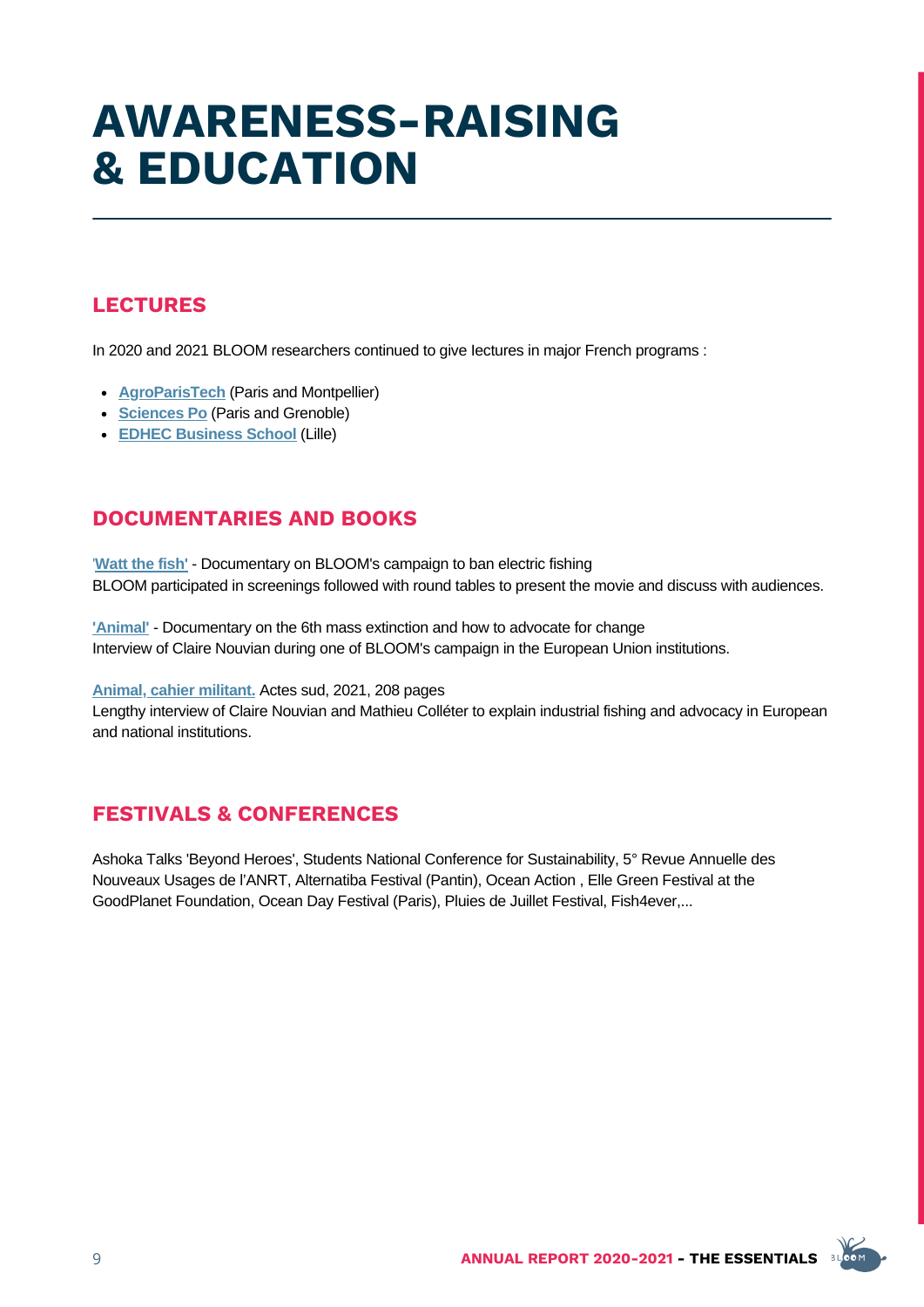# **MEDIA IMPACT**



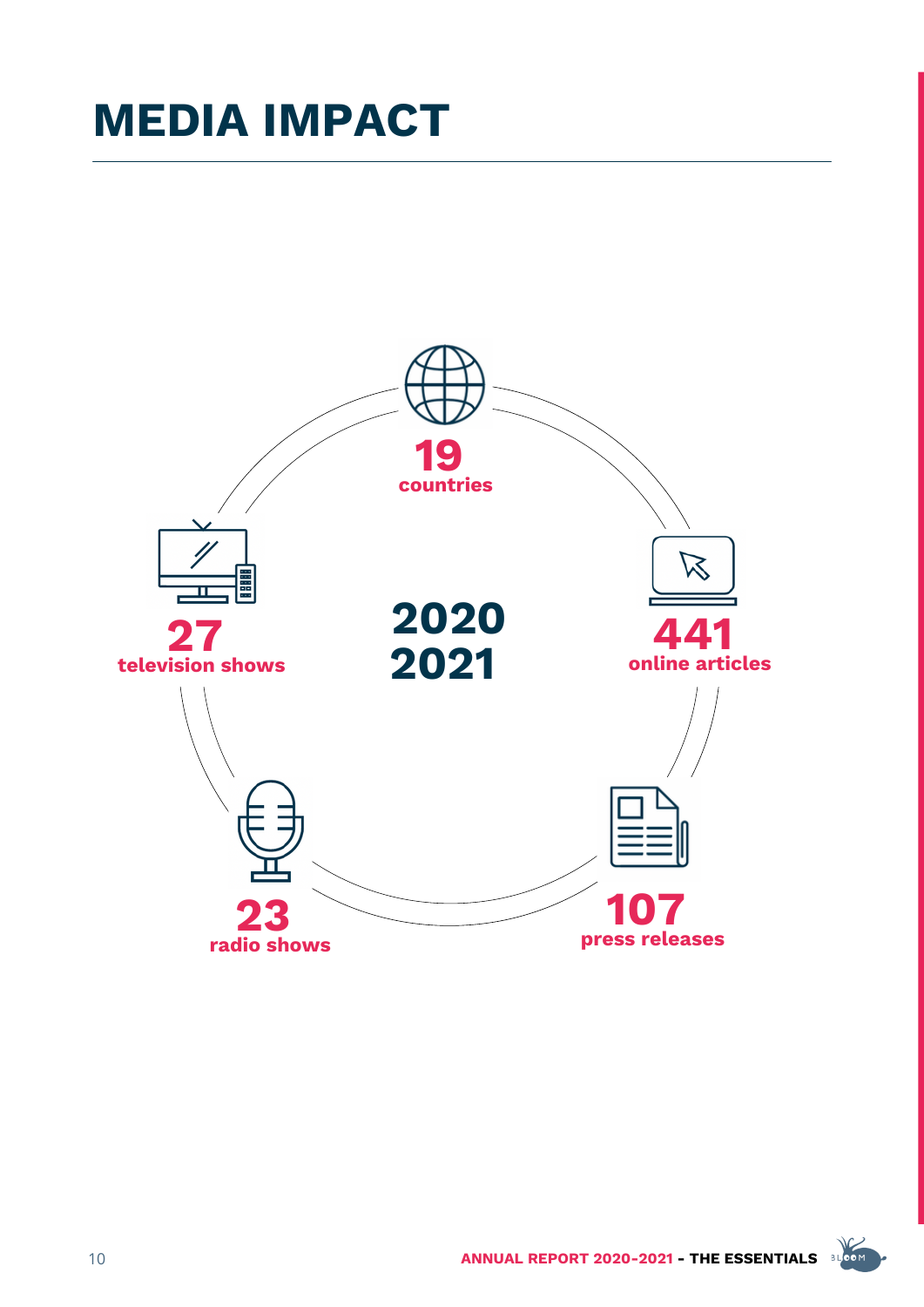# **THANK YOU**

**BLOOM would like to thank its partners for their support :**

### **2020**

French Foundations: Fondation Cabestan, Animaux Sauvages endowment fund, Fondation Lemarchand, Fondation Ensemble, Meyer Louis Dreyfus fund, 1% for the Planet France endowment fund, Fondation Nature et Solidarités 59

International Foundations: OAK Foundation, Levine Family Foundation, The Waterloo Foundation, Georg Waechter Memorial, The Elsevier Foundation

Companies: Main Gauche, Brigand des Mers, Pilotes PLV, Biocoop, SPRL Roquigny, X Composite, Naturenvie, Maison Babel, Finaxys, Nutergia Laboratoire, GMBA Mécénat, Logis 2018, EURL Louvres

NGOs: Paygreen, Lilo, R'Store, Big Game Fishing Club France, Boomerang for Earth Conservation

Pro Bono: KLB Group

Skills-based volunteering: Sébastien Girard, Cleary Gottlieb Steen & Hamilton LLP law firm, Guillaume Griffart et Jean-Philippe Minaud

### **2021**

French Foundations: Fondation Cabestan, Animaux Sauvages endowment fund, Fondation Lemarchand, Fondation Ensemble, Meyer Louis Dreyfus fund, 1% for the Planet France endowment fund, Fondation Nature et Solidarités 59

International Foundations: Georg Waechter Memorial Foundation, Levine Family Foundation, The Elsevier Foundation, Synchronicity Earth

Companies: Logis2018, Naturenvie, KLB Group, Main gauche, Nutergia laboratoire, Aryga, Lumiere Et Refuge, Biocoop, Roquigny, Louvres SARL, GMBA Mécenat, Ramses, Pilotes PLV, Xcomposite, Abiocom, Maison Babel, Champlain, Naturkosmetik, Cornu,...

NGOs: Paygreen, Lilo, Big Game Fishing Club France, Je fais ma part,

Pro Bono: KLB Group, Dr Laurent Gravot

Skills-based volunteering: Sébastien Girard, Cleary Gottlieb Steen & Hamilton LLP law firm, Chloé Saynac (Saynac & Partners), Guillaume Griffart, Jean-Philippe Minaud, Laura Chovet-Ballester (Alkemist Avocats), Sarah Ait Benali (Andes)